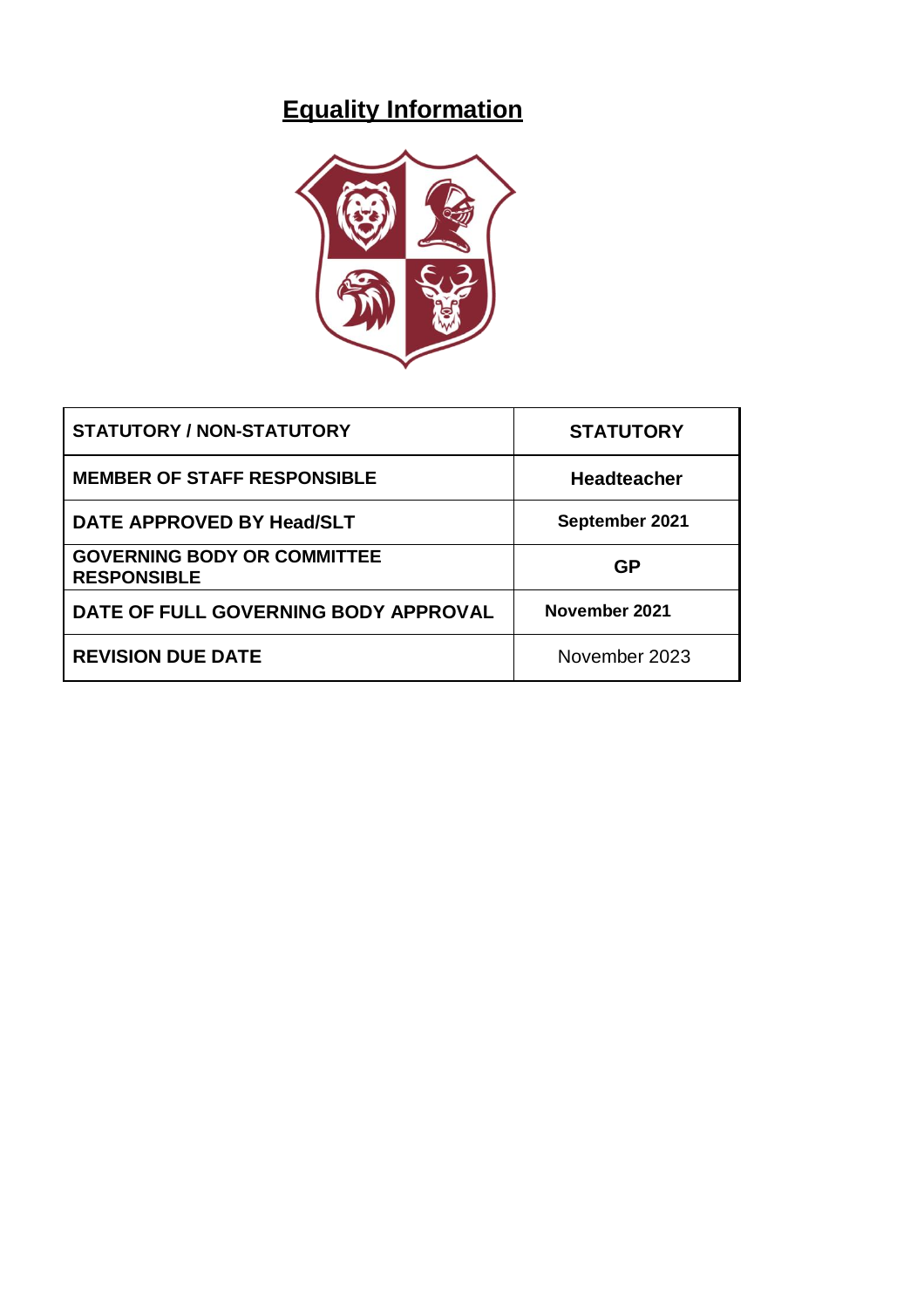### **Introduction**

We recognise that the public sector equality duty has three aims and they are to:

- Eliminate unlawful discrimination, harassment and victimisation and other prejudicial conduct under the Act
- Advance equality of opportunity between people who share a protected characteristic and those who do not
- Foster good relations between people who have a shared characteristic and those who do not.

The Leadership Team, year leaders and Subject Leaders review how well we achieve these aims with regard to the protected groups under the Equality Act (race, disability, gender, gender re-assignment, age, pregnancy and maternity, marital status, sexual orientation, religion and belief) in terms of academic outcome, wellbeing, behaviour and attendance.

The Leadership Team and other key leaders also promote opportunities for students and adults who share protected characteristics to be heard via a student/staff working party focusing currently on the inclusivity and diversity of our curriculum, our language and our visuals around our school.

### **School Context**

Noadswood is a mixed 11-16 comprehensive school catering for students from across the catchment of mainly the semi urban Hythe/Dibden region of the lower Waterside, all of which is within 3 miles of the school and therefore there is no entitlement to school transport other than for a very small number of young people with individual needs.

The school has four designated linked Junior/Primary schools all of which are also linked to our neighbour local Secondary school. A significant minority of students come from outside of our catchment area, some from within the four linked schools but also from outside of the Hythe/Dibden area. In recent years we have taken students from a further six Junior schools.

The school has a resourced provision for physically disabled pupils with five designated places and a resourced provision for SEMH students with three designated places, increasing to ten by Sept 2025. In August 2011 the school converted to Academy status.

Further data can be found in Appendix A.

## **GUIDING PRINCIPLES (PRACTICE AND PROCEDURES)**

In fulfilling the legal obligations referred to above and summarised in Appendix A, and in order to provide an excellent education, Trustees and colleagues are committed to the provision of equal opportunities for all, in all areas of school life.

Our curriculum along with our enrichment and wellbeing provision are planned to promote the spiritual, moral, cultural, mental and physical development of students at the school and of society, and to prepare students for the opportunities, responsibilities and experiences of later life. We firmly believe that we have a duty to eliminate unlawful discrimination and to promote equality of opportunity and good relations between all people of different groups.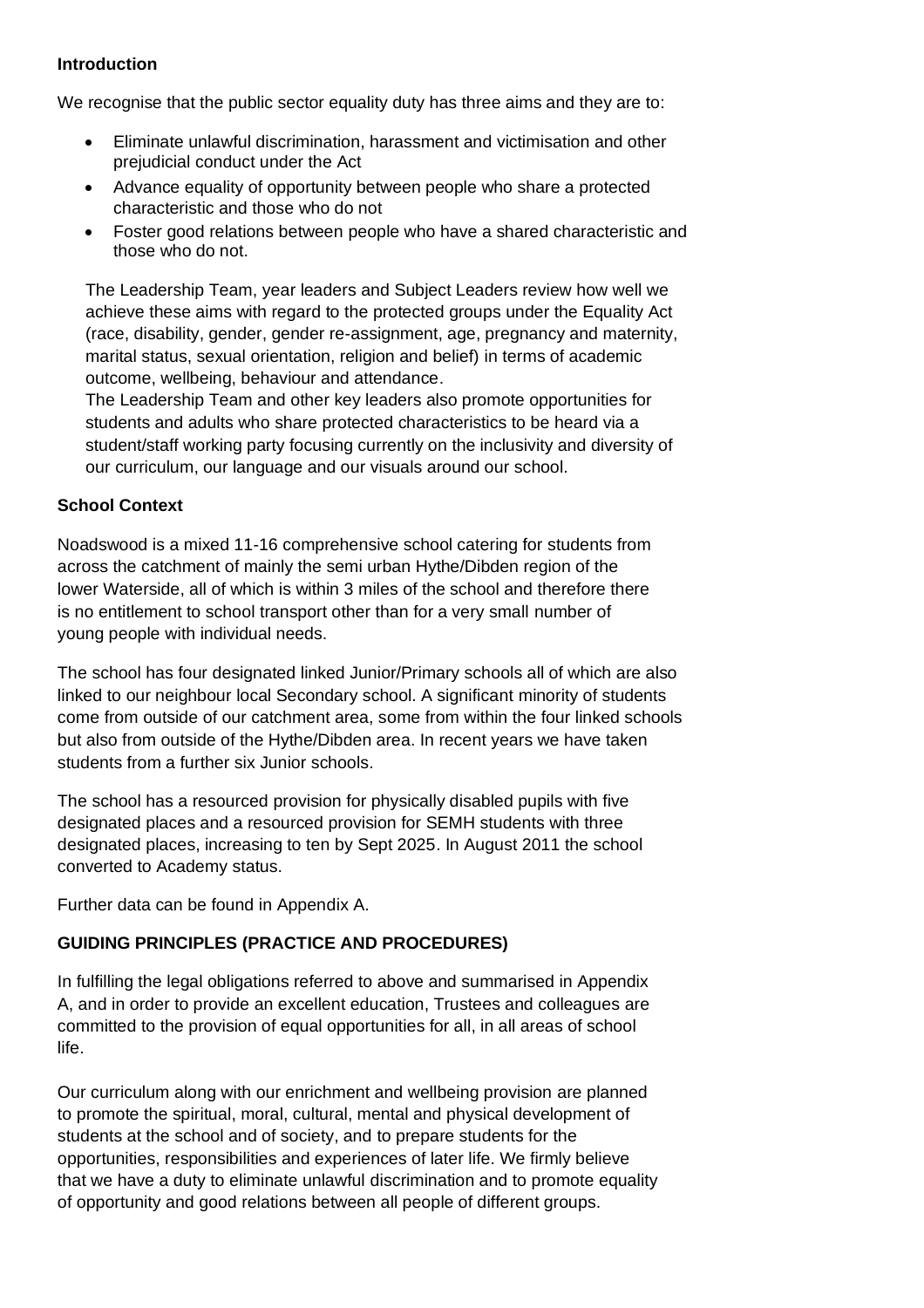All of our work is based is guided by seven principles:

## **Principle 1: All learners are of equal value**

We see all learners and potential learners as of equal value:

- Whether or not they are disabled
- Whatever their ethnicity, culture, religious affiliation, national origin or national status
- Whichever their gender (sex) or gender (reassignment)
- Whatever their sexual orientation.

## **Principle 2: We recognise and respect diversity**

Treating people equally does not necessarily involve treating them all the same. Our policies, procedures and activities must not discriminate, but are differentiated, as appropriate, to take account of differences of life-experience, outlook and background, and the barriers which people may face.

## **Principle 3: We foster positive attitudes and relationships, and a shared sense of cohesion and belonging, equipping students to thrive within school and within wider society:**

We intend that our policies, procedures and activities should promote:

- positive attitudes towards disabled people, good relations between disabled and non- disabled people, and an absence of harassment of disabled people.
- positive interaction and good relations between all groups and communities within our Noadswood family,
- mutual respect and an absence of sexual harassment regardless of sex, sexual orientation or gender reassignment

## **Principle 4: Staff recruitment, retention and professional development is operated properly within the legal and equality duty laws.**

## **Principle 5: We aim to reduce and remove inequalities and barriers that already exist**

In addition to avoiding or minimising possible negative impacts, we take opportunities to maximise positive impacts by reducing and removing inequalities and barriers that may already exist between groups and communities within our school family.

## **Principle 6: We consult widely**

All those affected by a policy or activity should be consulted and involved in the design of new policies, and in the review of existing ones. We routinely talk to all stakeholders, students, parents, colleagues, the local community and other schools, and welcome feedback in all forms so that we can reflect on the way we do things, and seek continual improvements.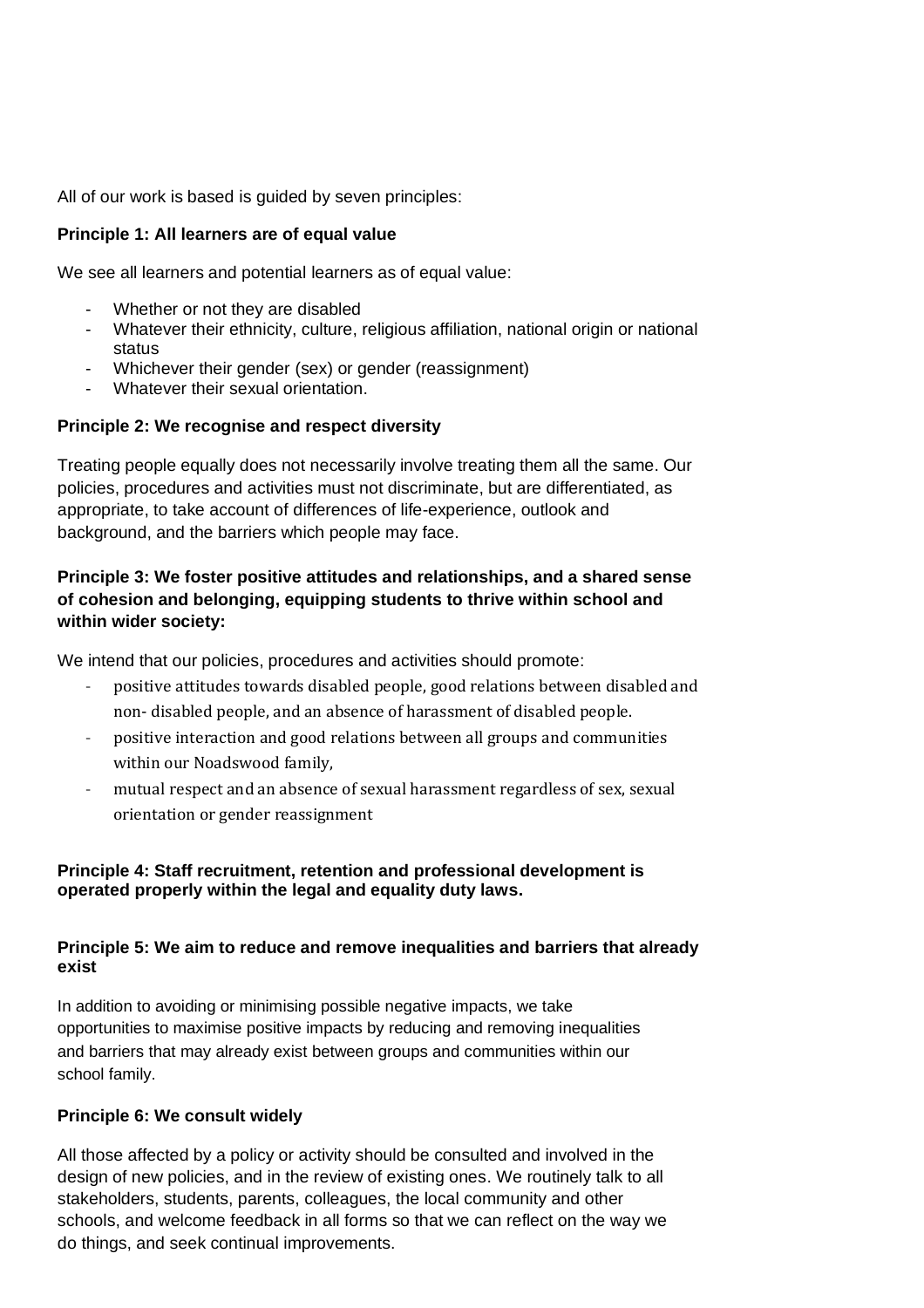## **Principle 7: Society as a whole should benefit**

We intend that our policies and activities should benefit society as a whole by fostering in all our young people a strong sense of social cohesion and the ambition of participation in local, national and international life.